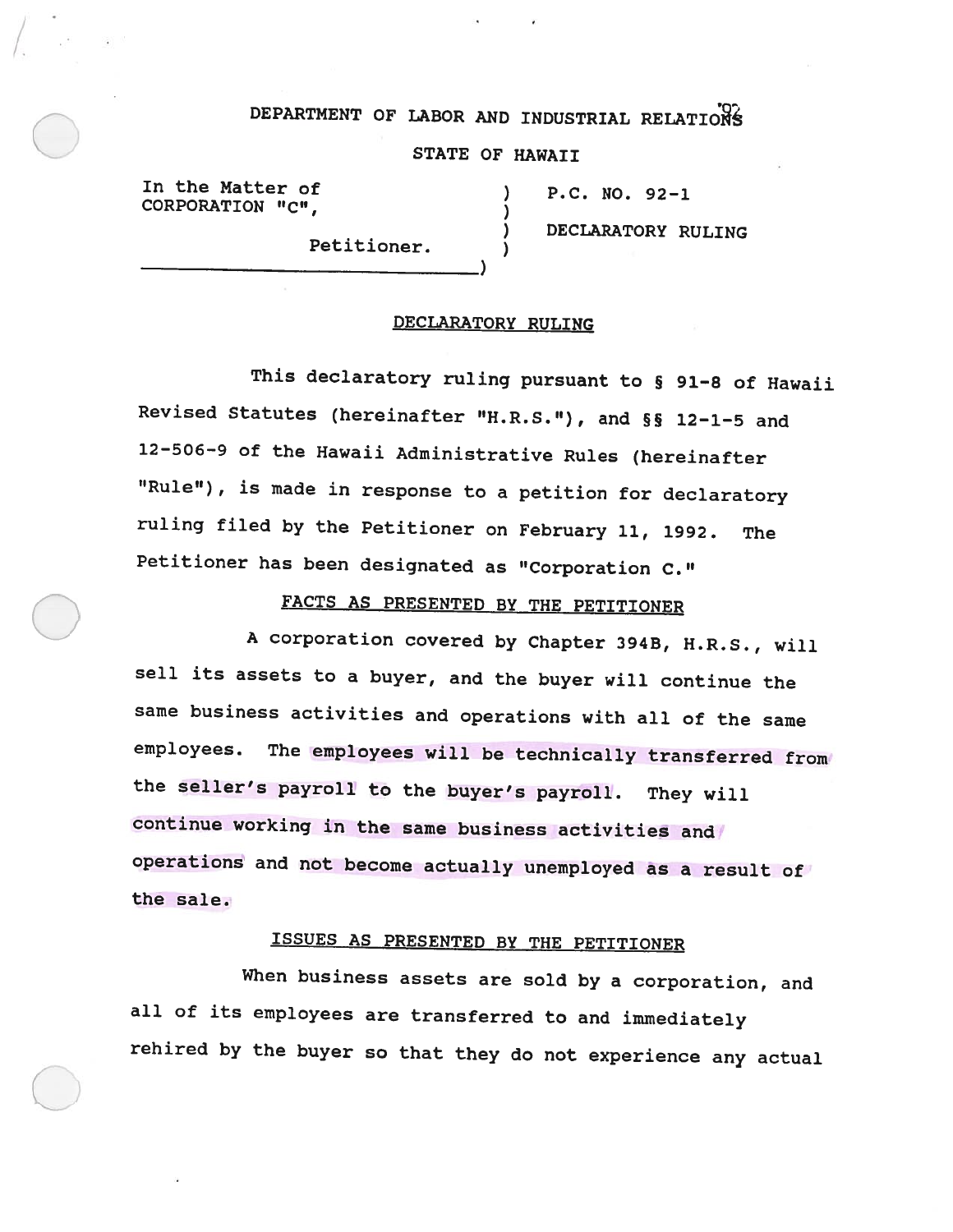unemployment, whether there is an obligation to provide the advance written notice described in §394B-9, H.R.S., and Rule §12—506—7.

#### DECLARATORY RULING

Based on the facts as stated above, the Director believes notification pursuan<sup>t</sup> to §394B-9, H.R.S., and Rule §12-506—7 would be required.

Section 394B-9, H.R.S., provides as follows:

An employer in <sup>a</sup> covered establishment shall provide to each employee and the director written notification of <sup>a</sup> closing, partial closing, or relocation at least forty-five days prior to its occurrence.

Assuming that the above facts involve <sup>a</sup> "closing" situation, it appears that the three requirements of <sup>a</sup> "closing" under Rule §12-506-4(a) will have been met. Rule §12—506—4(a) provides as follows:

> In order for there to be <sup>a</sup> closing, there shall be:

- (1) A sale, transfer, merger, and other business takeover or transaction of business interests;
- (2) A permanen<sup>t</sup> shutting down of all operations within <sup>a</sup> covered establishment due to paragraph (1); and
- (3) An actual or potential lay-off or termination of employees of <sup>a</sup> covered establishment by the employer as <sup>a</sup> result of paragraph (2).

The first requirement of <sup>a</sup> closing will have been met under the above facts.

The second requirement of <sup>a</sup> "permanent shutting down" will also have been met under the above facts. The definition of "permanent shutting down" in Rule §12-506—2 states in

2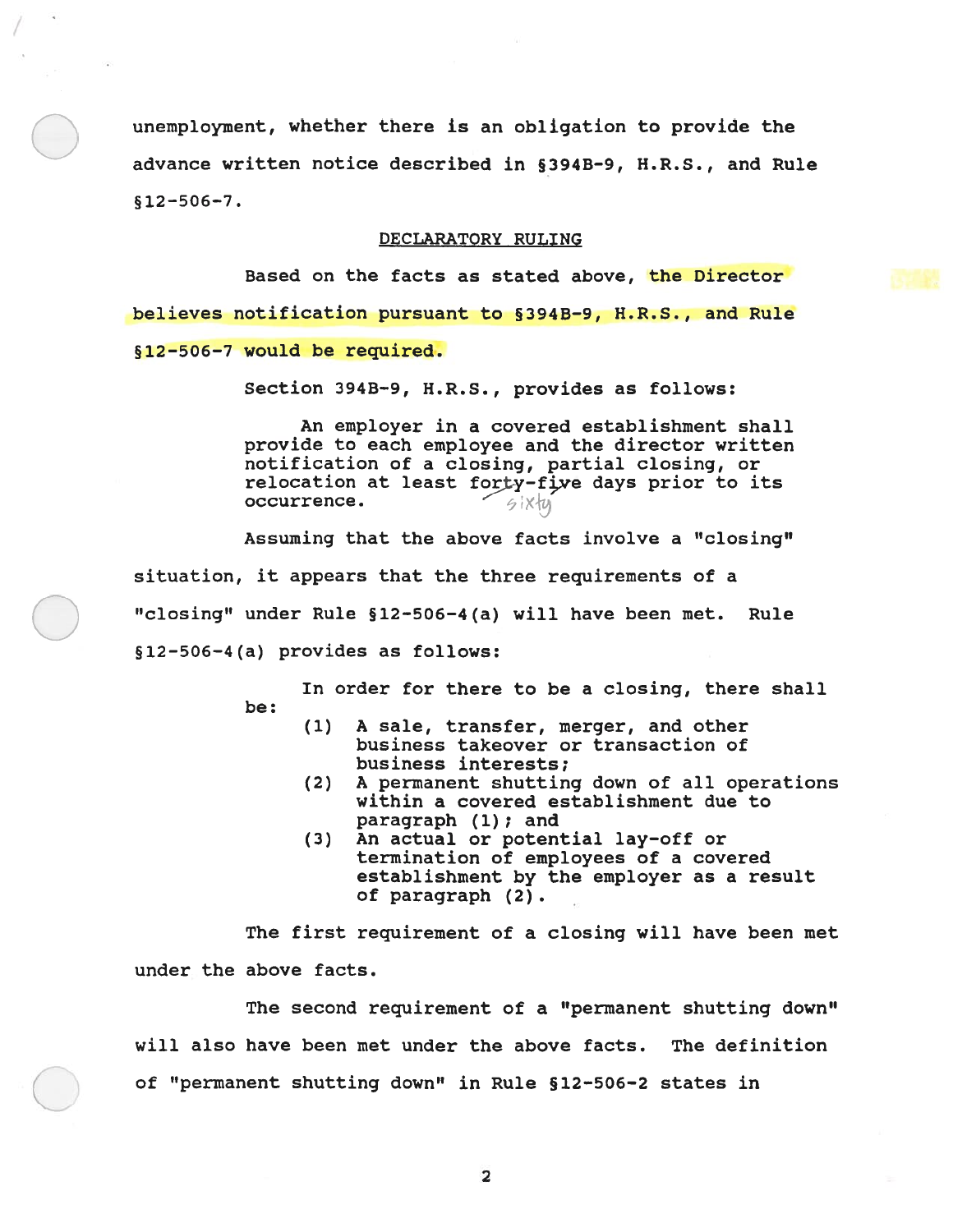relevant part:

If the covered establishment or portion thereof continues operations with <sup>a</sup> different owner or different employees, the act of <sup>a</sup> lay-off or termination of employees constitutes <sup>a</sup> permanen<sup>t</sup> shutting down.

This definition clearly provides that <sup>a</sup> "permanent shutting down" can occur even if the operations of <sup>a</sup> covered establishment continue. This definition is consistent with the legislative history of Act 377, SLH 1987. See Standing Committee Report No. 247, 1987 House Journal, at 1208—1209, Conference Committee Report 122, 1987 House Journal, at 1071—1073, and Conference Committee Report 122, 1987 Senate Journal, at 888-890. These reports contain virtually identical statements to the effect that:

> [W] here an establishment is sold and the seller continues to operate on <sup>a</sup> franchise basis with the new owner, such <sup>a</sup> sale would be considered <sup>a</sup> closing if it results in the actual or potential lay off or termination of employees. Any change in ownership which has the net effect of an actual or potential displacement of workers should come within the purview of this enactment.

The third requirement of "[a)n actual or potential lay—off or termination of employees of <sup>a</sup> covered establishment by the employer as <sup>a</sup> result of paragraph (2)" will also have been met. The facts indicate that the employees will be terminated by the selling employer. The Director believes that, even though in this case the employees will fortunately be hired by the buying employer, the Legislature intended to cover this type of situation. The Petitioner argues that the following example under Rule § 12-506-5 shows that the third

3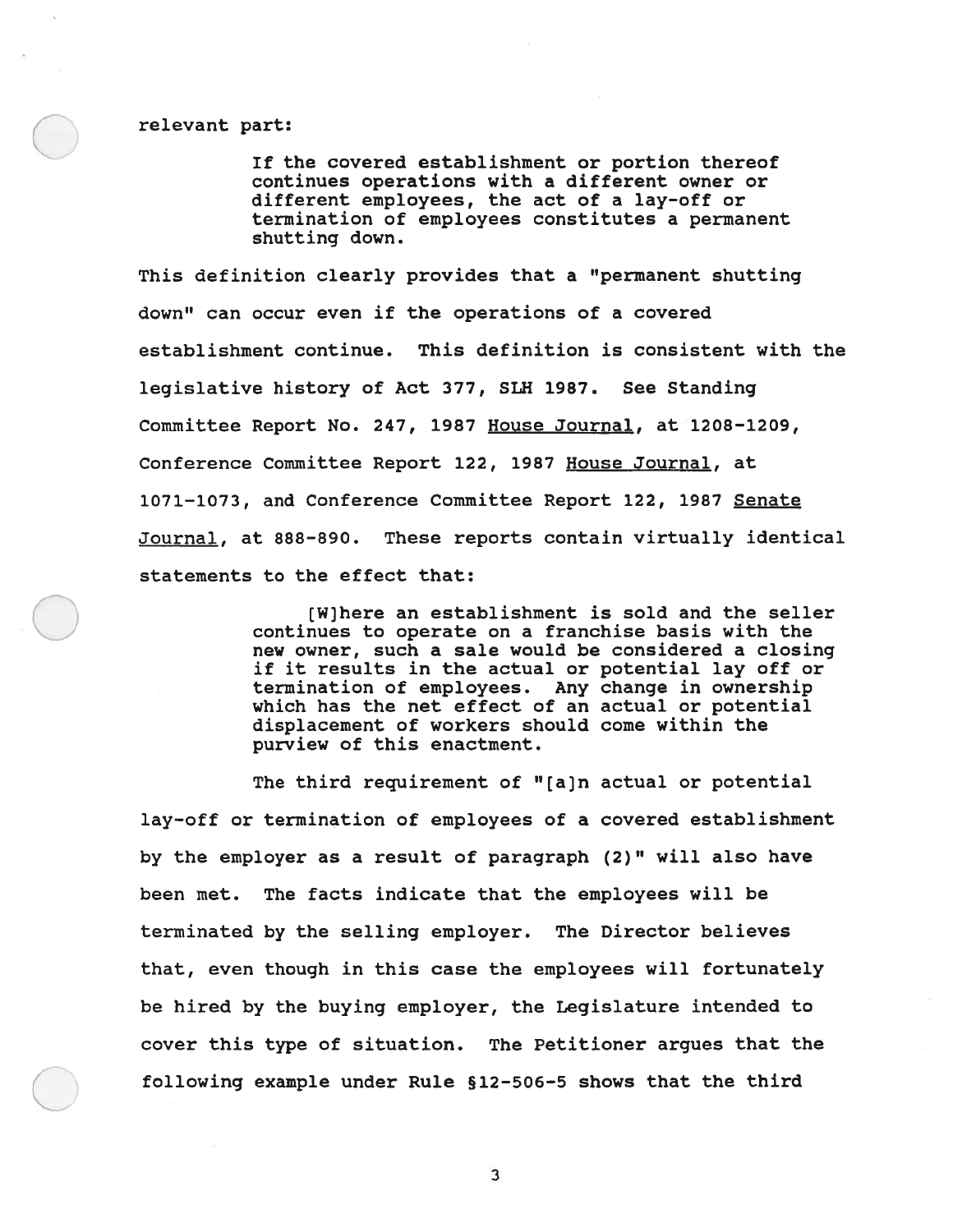### requirement of <sup>a</sup> closing will not have been met:

Corporation A has branch operations in various cities throughout the country. Corporation A sells the Hawaii branch with 80 employees to <sup>a</sup> Honolulu hui. As <sup>a</sup> result of the sale, 30 employees of the Corporation A Hawaii branch are laid off. For the purposes of chapter 3943, there has been <sup>a</sup> partial closing of Corporation <sup>A</sup> and <sup>a</sup> lay-off of <sup>a</sup> portion of the employees.

The Director does not agree. Although there may be some possible ambiguity in this example with respect to how the <sup>p</sup>hrase, "a lay-off of <sup>a</sup> portion of the employees," relates to "an actual or potential termination of <sup>a</sup> portion of the employees" for the purposes of the third requirement, this example should be read consistently with this declaratory ruling in order to best effectuate the intent of the statute.

DATED: Honolulu, Hawaii, APR 28 1002

**AHUE** Director of Labor and Industrial Relations, State of Hawaii